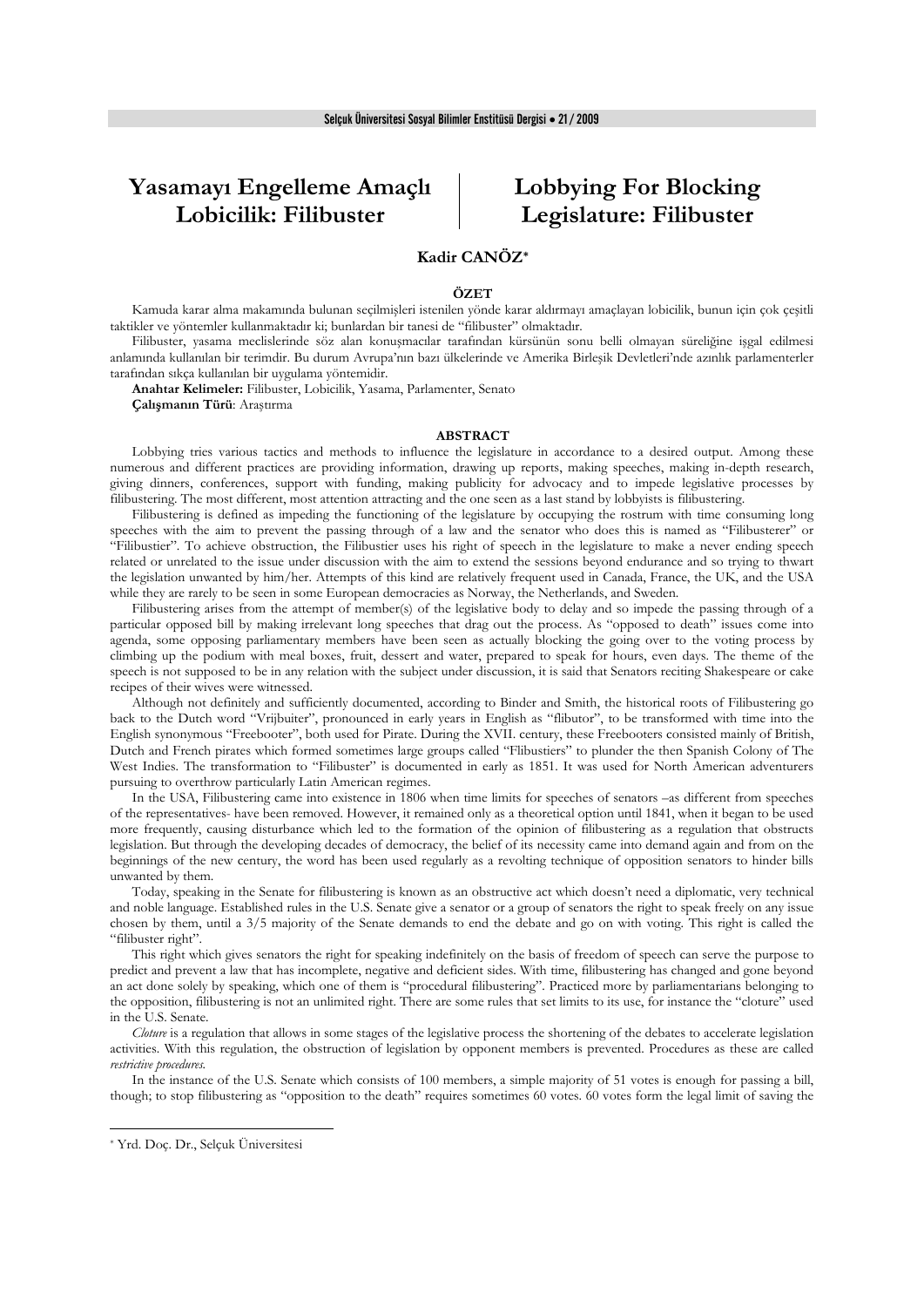legislation from being savaged. In American political tradition, filibustering -the right to legal piracy- can not be used against bills that received 60 votes or more in the first voting. This 3/5 "super majority" is named "cloture" with a loanword from French.

Although filibustering which is practiced particularly by senators of the minority party or individual senators is aimed towards hindering the legislation, it has also a function of alerting and informing those who might be affected by a particular legislation –a function appreciated by lawmakers and lobbyists as well. Particularly in instances where the parliamentarians don't have enough information about the bill under discussion, the staging of a filibustering of well informed parliamentarians can shake the public to incite an informing and reviving debate.

Added to the information function, the interest of lukewarm citizens and parliamentarians as well can be aroused. Particularly "taking advantage from inattentiveness" as used in Wagner-style lobbying can be prevented.

The bill getting a real discussion by every aspect, can expose overlooked or unexpected flaws, predict crippled functions, deficiencies and can help making laws complete.

While parliamentarians as representatives of the people resort to filibustering to prevent the passing of unwanted bills, they abolish also the single-voiced in the legislature and carry alternative views and thoughts into the agenda; this constitutes a vital contribution to maintain a democratic environment.

In the Turkish Great National Assembly, the legislative body in Turkey, filibuster-style long speeches are not possible because the 58th, the 59<sup>th</sup>, 60, 61, 66, 67, 68 and 69<sup>th</sup> articles of the internal regulation contain rules related to speeches. These regulations set detailed limits to who, which group, how long, how many times, in which instances is allowed to speak. As a result, the opposition or minority parliamentarians who don't defend the issue are not allowed to make legislation hindering lobbying by making long speeches. In the viewpoint of Turkey, the valid reason for this is pointed out as enabling the legislation to proceed faster.

In conclusion, in the legislatures of some countries, filibustering which can give minority parliamentarians a chance for expressing their standpoints and for being heard, can enable also the bills to be discussed elaborately, but also can be used as a lobbying technique for preventing the passing of a law. Attributing this right to Turkish parliamentarians may contribute to the progress of the democratic environment.

**Keywords:** Filibuster, lobbying, legislation, parliamentarian, senate.

**The type of research:** Research

### **GİRİŞ**

Günümüz demokrasilerinde karar alan kadar kararın alınmasına etki eden çeşitli kurum, kuruluş ve oluşumların varlığı bilinmektedir ki; bunlar uluslar üstü varlıklar ve yerel varlıklar olarak ikiye ayrılabilmektedir. Uluslar üstü olanlar: küreselleşme, kapitalizmi körükleyen liberal ekonomi anlayışı, insan hak ve özgürlükleri ile teknolojide varılan son noktadır. Yerel sebepler ise; ülkelere özgü anayasalar, yönetim şekilleri, sosyal yapılar, sivil toplum kuruluşları, baskı grupları ve lobilerdir. Ancak ister uluslar üstü, ister yerel düzeydeki sebepler olsun bunlardaki ortak özellik, her ikisinde de yönetimi sınırlandırıcı taraflarının bulunmasıdır.

Yönetimi sınırlandıran uluslar üstü ve yerel sebeplerin bir kısmının kuralları ve maddeleri yazılı olarak belirlenmişken; bir kısmının ise yazılı kural ve maddeleri bulunmamakta ancak, takip edilecek yol ve yöntemler bilimsel çalışmalar ile ortaya konulmaktadır. Birleşmiş Milletler Evrensel İnsan Hakları Bildirgesi, Avrupa İnsan Hakları Sözleşmesi ve Anayasalar yazılı kurallara dayananlardır (Dursun, 2004:l30). Baskı grupları, sivil toplum kuruluşları ve lobiler ise; yazılı kurallara dayanmayan ancak kamuoyu oluşturabilme özellikleri nedeniyle yasama tarafından dikkate alınmayı zorlayanlar olmaktadır. Bunlardan yazılı kurala dayanmayanlar, var olan kuralları ve yaptıkları faaliyetler ile yasama organlarını alacakları kararlarında sınırlandırabilmektedirler. Sınırlandırmalar neticesinde yasamanın kendi başına istediği kararı alması engellenirken, yönetimin keyfiliğine son verilmekte, belirli bir kişinin menfaatinden daha çok belirli bir toplumun, ülkenin veya uluslar üstü oluşumun (AB, OPEC, BM gibi) genel menfaati gözetilmektedir.

Kararın alınmasında etkili olan yerel sebeplerden özellikle, demokratik yönetimler, yaptıkları her işi yasama meclislerinin kararlarıyla yerine getirirler ki; meclisin yaptığı bu eyleme yasama denilmektedir. Kısaca "kaide koymak" olarak da tanımlan yasama (Eroğlu, 1985:89), parlamentolar tarafından yerine getirilen bir görev olmaktadır ve parlamentoların en eski işlevi olarak kabul edilmektedir.

 Türkiye Cumhuriyeti Anayasanın 7. maddesi, yasa yapma yetkisini Türkiye Büyük Millet Meclisine verirken bu yetkinin devredilemeyeceğini de belirtmektedir. Anayasanın 87. maddesi ise Türkiye'de yasama işlevini yerine getirecek organ olarak Türkiye Büyük Millet Meclisi'ni görevlendirmektedir. Buna göre: "kanun koymak, değiştirmek ve kaldırmak; Bakanlar Kurulu'nu ve bakanları denetlemek; Bakanlar Kurulu'na belli konularda kanun hükmünde kararname çıkarma yetkisi vermek; bütçe ve kesin hesap kanun tasarılarını görüşmek ve kabul etmek; para basılmasına ve savaş ilânına karar vermek; milletlerarası andlaşmaların onaylanmasını uygun bulmak, Türkiye Büyük Millet Meclisi üye tamsayısının beşte üç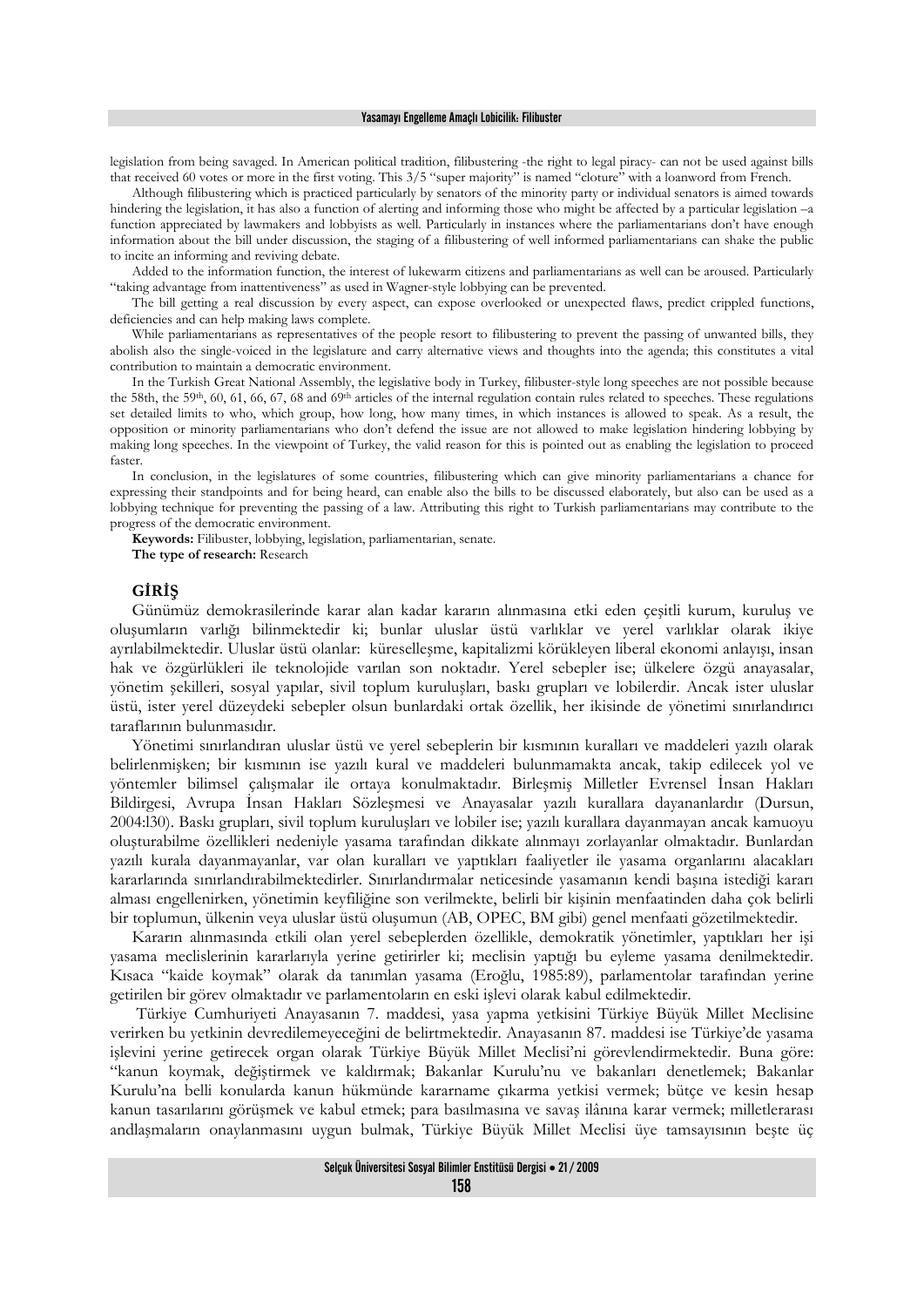çoğunluğunun kararı ile genel ve özel af ilânına karar vermek ve Anayasanın diğer maddelerinde öngörülen yetkileri kullanmak ve görevleri yerine getirmek" yasama işlevini yerine getiren Türkiye Büyük Millet Meclisinin görev ve yetkileri olmaktadır(Yüksel, 2007:16-17).

Yasama organının işlemi olan yasa (kanun), "parlamento tarafından usulüne uygun olarak ve "yasa" (kanun) adı altında çıkarılan hukuk metinleri" (Yüksel, 2007:16) veya "yasama organının formüle ettiği hukuk kaidesi" (Eroğlu, 1985:89) olmaktadır ve bir süreç dahilinde yapılmaktadır.

Yasama süreci, her hangi bir alanı "yasa" ile düzenlemek veya yürürlükteki yasa ya da yasa gücünde kararnamelerde (yürürlükten kaldırmak da dahil) değişiklik yapmak üzere Anayasanın yetkili kıldığı organlar (Bakanlar Kurulu ve Milletvekilleri) tarafından hazırlanan bir metnin (tasarı veya teklif) Anayasa, TBMM İçtüzüğü [İçtüzük] ve Mevzuat Hazırlama Usul ve Esasları Hakkında Yönetmelik'in öngördüğü prosedürlerden geçerek "yasa" ("kanun") adı altında Resmi Gazetede yayımlanması sürecini ifade etmektedir. Süreç üç aşamalıdır: yürütme ve yasama organlarındaki çalışmalar ilk iki aşamayı ve Cumhurbaşkanı'nın yasayı onaylayarak Resmi Gazete'de yayımlaması da üçüncü aşamayı oluşturmaktadır (Yüksel, 2007:17).

Yasama, kendi işlevini yaparken işlemi, nihai olarak meclis genel kurulunda görüşmeye ve oylamaya açmaktadır. Ancak burada yapılacak oylamanın neticesinin çeşitli kişiler, gruplar veya sivil toplum kuruluşlarınca faydalı ya da zararlı görülmesi durumunda istenilen yönde etki altına alınmaya çaba gösterilmektedir. Bu etkileme girişimleri, parti taraftarlığını ön plana çıkarma, hemşericilik, aynı cemaate mensup olma, hediye verme, para verme, yemeğe çıkma, yakın aile bireyleriyle olan tanışıklığı ön plana çıkarma, seçmen baskısı oluşturma gibi yöntemler olabildiği gibi tüm bu yöntemleri ve araçları kullanan lobicilik şeklinde de olabilmektedir.

Yasamaya yönelik yapılan lobicilik, "halkın, baskı gruplarının, şirketlerin ya da ulusal lobilerin, ülkelerinde veya yabancı ülkelerdeki yasama, yürütme hatta yargı organlarına yönelik, kendi çıkarları doğrultusundaki yasaların desteklenip-desteklenmemesi, hükümet görevlilerinin atanıp-atanmaması konusunda, çeşitli iletişim teknikleri de kullanılarak maddi/manevi iknanın sağlandığı, süreklilik gerektiren organize eylemler dizisi olarak" (Canöz, 2007:35); veya "karar alma bakımından önem taşıyan bilginin parlamenterlere stratejik bir biçimde aktarımı" (Bennedsen ve Feldmann, 2002:190) şeklinde tanımlanabilmektedir.

Tanımlamalardan anlaşılacağı üzere karar alma konusunda yetkili olan kişilerin bilgilendirilmek suretiyle ikna edilmesi veya etki altına alınması lobiciliğin amacını oluşturmaktadır; ancak her etkileme çalışmasını da lobicilik çalışması olarak kabul etmek doğru olmamaktadır. Bu konuda çalışmalar yapan Milbrath, neyin lobicilik olup olmadığını şu dört madde ile belirtmektedir (Aktaran: Arı, 2000:152):

Birincisi, lobicilik, öncelikle hükümet (yasama ve yürütme) ile ilgili karar verme organlarına yönelik bir eylem olduğundan, özel kurum ve kuruluşların bir takım çevrelerce veya kişilerce etkilenmeye çalışılması lobicilik tanımının kapsamı dışında tutulmalıdır.

İkincisi, tüm lobi eylemleri baştan itibaren hükümet kararlarını etkilemek amacıyla planlanır ve uygulanır. Bu açıdan da sonuç olarak hükümet kararlarını etkileyen, fakat baştan bu amaçla yönlendirilip uygulamaya konmamış eylemler de lobicilik sayılmamaktadır.

 Üçüncü olarak lobicilik, vatandaşla karar vericiler arasındaki iletişimi kuracak aracı veya temsilcilerin bulunmasını gerektirir ve dolayısıyla kendi başına sadece kendi amaçları doğrultusunda hükümet kararlarını etkilemeye çalışan herhangi bir kişi lobici ve yaptığı iş de lobicilik olarak dikkate alınamaz. Çünkü böyle bir durumda ülkede yaşan her bir bireyi potansiyel bir lobici olarak görmek gerekir ki; bu durumda lobiciliğin elle tutulabilir bir anlamı kalmayacağından kavram hiçbir şey ifade etmez hale gelir.

Dördüncüsü ve son olanı, lobicilik iletişim ile ilgili bir durumdur. Zira iletişim olmadığı takdirde kararları etkileme olanağı ortadan kalkmaktadır.

Demokrasinin egemen olduğu ülkelerde yoğun uygulanma imkânı bulan lobicilik, birden fazla çeşide sahip bulunmaktadır. Bunlar: doğrudan lobicilik, dolaylı lobicilik, kollektif lobicilik (Bayramoğlu, 1987:6) ve başkan tarafından yürütülen lobicilik gibi genel olanlar ile amatör lobicilik, yüksek düzeyde lobicilik, Wagner tipi lobicilik, etnik lobicilik, bilgi lobiciliği, uluslararası lobicilik, sesli - sessiz lobicilik ve engelleme amaçlı lobicilik gibi daha az bilinen ve kullanılan türlerden oluşmaktadır (Canöz, 2007:126).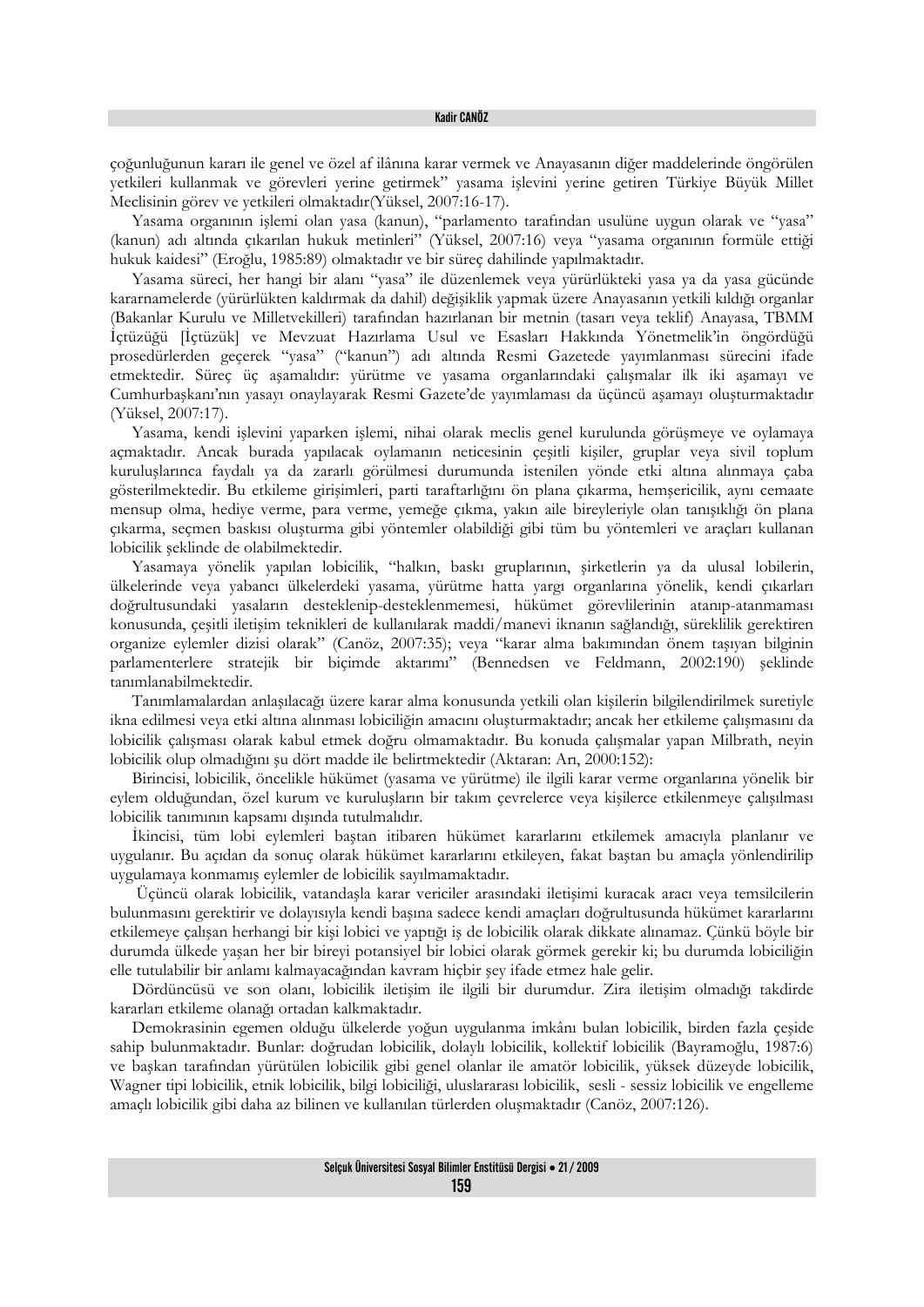#### Yasamayı Engelleme Amaçlı Lobicilik: Filibuster

Lobicilik çeşitlerinin her birisinin kullanmış olduğu teknik ve yöntemler birbirinden az çok farklılıklar gösterse de genel olarak hemen hepsinde ortak olan husus karar alma makamının etkilenmeye çalışılmasıdır. Ancak bunlardan engelleme amaçlı lobicilikte, yasamanın belli bir konuda karar çıkartmasından ziyade o konudaki kararın çıkmaması için yasamanın engellenmesinin yapılması söz konusu olmaktadır. Bu amaçla çeşitli engelleme teknikleri kullanılır ki; bunlardan bir tanesi de senatoda yasanın oylanmasından önce yasaya karşı olan senatörlerin söz alarak mümkün olduğunca süreyi uzatıp oylamayı geciktirme taktikleri olmaktadır. Buna Amerika Birleşik Devletleri'nde ve bazı Avrupa ülkelerinde "Filibuster" denilmektedir.

Filibuster, Amerika Birleşik Devletleri'nde ve Avrupa ülkelerinin bir kısmında istenmeyen yasaların çıkmasını engellemek amacıyla, özellikle de muhalefet olanlar tarafından kullanılan bir hak ve lobicilik tekniği olmasının yanında, zaman zaman uluslararası toplantılarda da bazı ülkelerce kullanılmaktadır. Fakat en yoğun ve en fazla kullanımın olduğu ülke ABD olmaktadır. Bu nedenle çalışmamızda ABD'de ki filibuster hakkı ve teknikleri konusunda teorik bilgiler verilecektir.

## **1.FILIBUSTER'IN TANIMI**

Filibuster, engellemek, bir kanunun kabul edilmesini önlemek için vakit geçirici konuşmalar yaparak kürsüyü işgal etmek (www.logsozluk.com), (en.wikipedia.org) olarak tanımlanmakta, bunu yapan senatöre de "Filibusterer" ya da "Flibustier" denilmektedir. Flibustier kişi, Obstruksiyon, yani ele geçirdiği bir konuşma fırsatında, konuyla hiç ilgisi olmayan uzun sözler ederek toplantıyı ya da oturumu uzatmak ve böylece işine gelmeyen bir kararın çıkmasını önlemek yoluna başvuran kişi olmaktadır (Aşukin vd., 1979:85).

Yapılan başka tanımlara göre de filibuster, "yasama meclisi üyelerinin gündemdeki bir işi aralıksız olarak konuşmak suretiyle bloke etmesi" (Bealey, 1999:37) veya "temelde, sürekli konuşarak bir tasarıyı öldürmeyi amaçlayan yöntem" olmaktadır (www.medyakulak.com).

Filibuster, parlamenterlerin parlamento'daki konuşmaları ruhen ve fiziken dayanabildikleri ölçüde uzatmalarıyla, parlamento oturumlarını engellemeye teşebbüs etmeleri olmaktadır. Bu türden girişimlerin Birleşik Devletler Senatosu'nda yaygın olarak kullanıldığı görülmektedir. Orada, konu hakkında yapılan serbest konuşmalar çok saygın olarak görülmektedir. Saygın konuşmalar, azınlık durumundaki Senatörlerin, konu dışındaki alakasız uzun konuşmalarla tasarıyı geciktirerek engelleme teşebbüsleri ve davayı uzatmaya yönelik taleplerinden oluşmaktadır (McLean, 1996:183). Senato'da "Ölümüne muhalifi" olunan konular gündeme geldiğinde, muhalif bazı Senatörler, kürsüye sefer tasları, meyve, tatlı ve su ile çıkıp saatlerce belki de günlerce konuşarak (ki gündemle ilgili olması bile gerekmiyor. Shakespeare oyunları okuyanlar ile karısının kek tarifini anlatanlar bile olmuş) oylamaya geçilmesine fiilen engel olabilmektedirler (www.yenisafak.com.tr).

Uygulanmış olduğu senatolarda özellikle de Amerika Birleşik Devletleri senatosunda, ifade özgürlüğü kapsamında senatörün/senatörlerin saatler hatta günlerce konuşma hakkı olmaktadır. Bu konuşmalar, genellikle istenmeyen kanunların geçmesini engellemek amacıyla muhalefet tarafından yapılmaktadır (http://sozluk.sourtimes.org).

## **2. FILIBUSTER'IN TARİHİ**

Filibuster'ın tarihi hakkında çok kesin ve yeterli bilgiye sahip olunmamakla birlikte Binder ve Smith'e göre (1997:3), Dünyada kelime olarak varlığı eski dönemlere kadar uzanmaktadır. Felemenkçe "Vrij" ve "buit" kelimelerinin birleşiminden oluşmaktadır. "Vrijbuiter" olarak ifade edilen kelime, ilk yıllar itibariyle İngilizce de "flibutor" şeklinde söylenmiş, ilerleyen yıllarla birlikte İngilizcede haydut, korsan anlamına gelen "freebooter" şekline dönüşmüştür. Çoğunluğu Fransız, Hollandalı ve İngilizlerden oluşan korsan ve haydutlar, XVII. Yüzyılda, İspanyol kolonisi olan Batı Hint adalarını (Kuzey ve Güney Amerika arasındaki adalara eskiden verilen ad) ele geçirmek için birleşerek büyük gruplar oluşturmuşlardır ki bunlara da "Flibustiers" denilmiştir (Aşukin vd., 1979:85). Aynı yüzyılda deniz sigorta poliçelerinde, seyir halindeki gemilerin Surinam'a kadar olan bölgedeki Atlantik kıyılarında korsanlık olaylarına karşı sigortalanmasını anlatmak amacıyla da "freebooter" kelimesinin kullanıldığı bilinmektedir. Kelime ilerleyen yıllar itibariyle Fransızca ve İspanyolca'ya da geçerek oralarda da kullanılır olmuştur.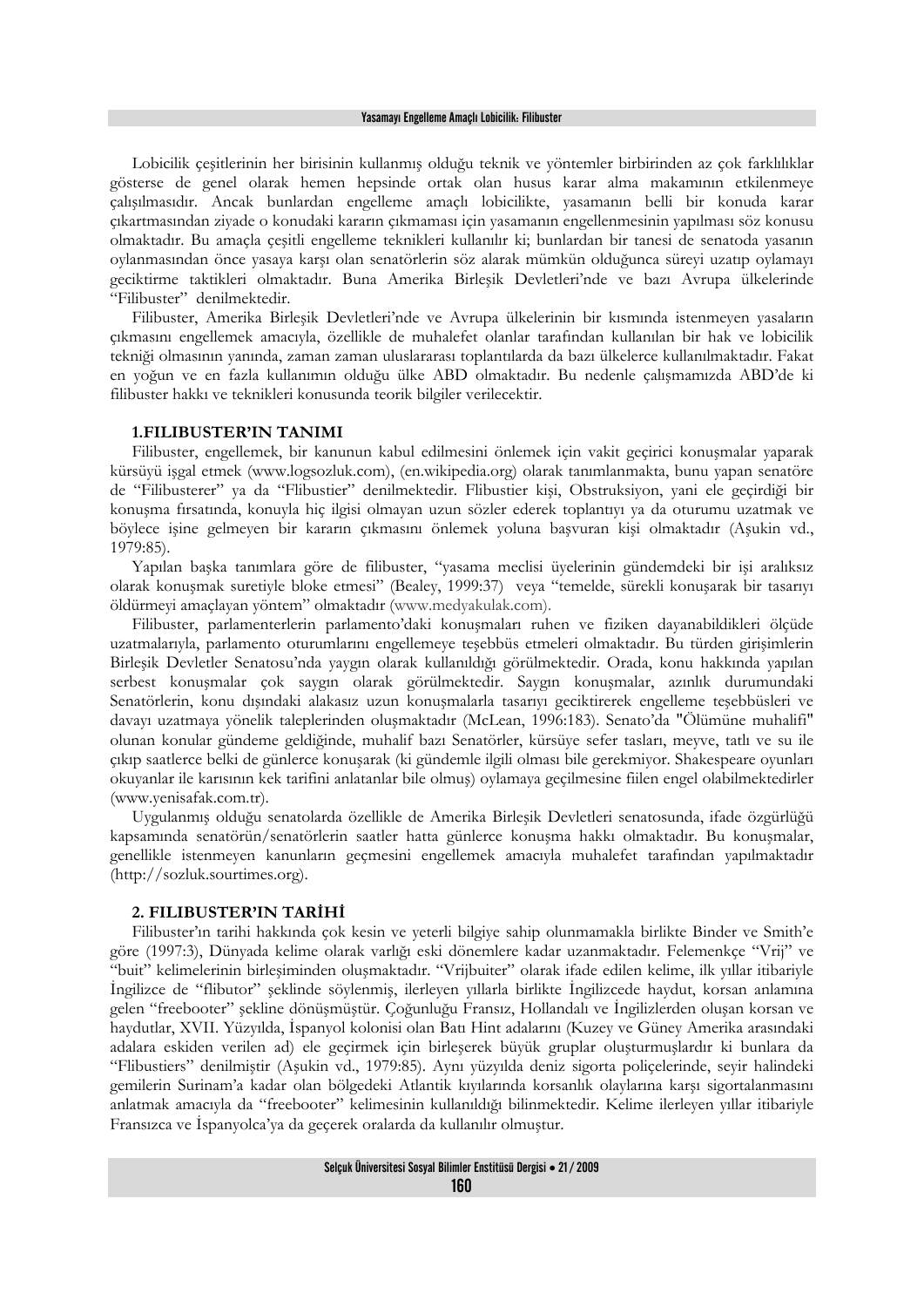#### Kadir CANÖZ

İspanyolca'da da "filibusteros" şeklinde kullanılan kelime, 19. yüzyılın ortalarından itibaren Amerika'da "Filibuster" şeklinde kullanılır olmuştur (Binder ve Smith 1997:3). Kelimenin bu şekildeki ilk kullanımına 1851 yılında rastlanılmaktadır. Özellikle Latin Amerika'daki yönetimleri devirme peşindeki Kuzey Amerikalı serüvenciler ve korsanlar için kullanıldığı bilinmektedir (Aşukin vd., 1979:85) ki; bunlardan en bilineni, 15 Ekim 1853 tarihinde 45 adamıyla birlikte Kaliforniya'daki Meksika topraklarını fetheden ve Aşağı Kaliforniya Cumhuriyeti'ni kurarak kendisini de buranın Cumhurbaşkanı ilan eden William Walker'dır (http://tr.wikipedia.org). William Walker, Nikaragua'da mahkemede kışkırtmadan yargılanmış bir Amerika filibusteri olarak bilinir. Onun engelleyici, dönüştürücü maceraları popüler bir kitap olarak "Filibusters and Financiers" ismiyle de yayınlanmıştır.

## **3. FILIBUSTER'IN GEREKÇESİ**

Dünyada, filibuster'ın niçin olduğu veya olması gerektiği noktasında çeşitli görüşler ileri sürülmektedir. Bu görüşlerden niçin olması gerektiğini savunanlar, muhalefetin görüşmeleri taktik olarak engellemesinin muhalefetin düşüncesini ortaya koyma hakkının bir uzantısı olduğunu kabul edenlerden oluşmaktadır. Bunlar, muhalefetin taktik engellemelerinin engellenmesini benimsememektedirler. Bunlara göre, "çoğunluk ve azınlık arasındaki ince dengeyi bozmamak için ara sıra başvurulan engellemelerin, parlamentodaki azınlığın dikkatle belirlenmiş haklarının bir bedeli olarak değerlendirilmesi" gerekmektedir. Bunu izah ederlerken de Parlamentolarda, iktidar çoğunluğu ve çoğu zaman hükümet ile muhalefete mensup azınlık arasında yaşanan taktik mücadelelerin karşılıklı fayda maliyet analizi ile bir dengeye oturtulması mümkündür. İktidar ile muhalefet arasındaki bu çatışma oyun teorisindeki eşler çatışmasına benzetilebilir. Eşler çatışmasında, her bir eşin futbol maçına ya da operaya gitmek şeklinde iki seçeneğe sahip olması, fakat kadının operaya erkeğin ise futbol maçına gitmek istemesi söz konusudur. Her ikisi için de iyi olan sonuç ise anlaşmak suretiyle değişimli olarak birlikte hareket etmek, ya birlikte futbol maçına, ya da operaya gitmektir. Çünkü ayrı ayrı hareket etmeleri halinde elde ettikleri fayda azalmaktadır. Bu nedenle, ne iktidar sürekli olarak muhalefeti engellemeye çalışmalı, ne de muhalefet sürekli olarak iktidarın gerekli gördüğü yasaları engellemelidir. Aksi takdirde çekişmeler artabilir ve siyasal sistemdeki uzlaşma kanalları kapanarak sistem krize sürüklenebilir (Ergül, 2002:121-122).

## **4. FİLİBUSTER'IN UYGULANDIĞI ÜLKELER**

Bir lobicilik tekniği olarak kullanılan filibuster, Avrupa ve Amerika kıtalarındaki bazı ülkelerde yasama meclislerini engelleme amacıyla yoğunluklu olarak kullanılan bir yöntem olmaktadır. İstisnai olarak da, ABD ve yayılmacı bazı ülkelerce uluslararası toplantılarda da kullanıldığına şahit olunmaktadır (Aşukin vd., 1979:85). Ancak genellikle ülkelerin yasama meclislerinde uygulanan bir yöntem olmaktadır.

Ülkelerin bazılarında ise siyasi sistemlerinin uygun olmaması veya demokratik yapı anlayışlarının bu tür lobicilik çalışmalarına müsaade etmemesi nedeniyle yasama meclislerinde de yapılamamaktadır. Zira lobicilik, ülkelerin siyasi sistemleri ve demokratik yapı anlayışlarıyla doğrudan ilişkilidir. Örneğin Amerika Birleşik Devletleri ve İngiltere, lobi yapan grupların ve lobicilerin en rahat çalıştıkları iki ülke durumunda bulunmaktadır. Bunun birden fazla sebebi bulunmakla birlikte en önemli sebebi iki partili siyasi sisteme sahip olmaları olmaktadır (Kantarcı, 2004:166). Bu iki ülkeden başka Kanada'da ve Fransa'da da meclis iç tüzükleriyle anayasalarının izin verdiği ölçüde filibuster yapmak mümkün olabilmektedir (http://en.wikipedia.org).

### **4.1. Kanada**

Hem yasama hem de düzenleme konularının yoğun bir biçimde izlendiği "tepkici-yasamacı" lobicilik stratejilerinde, halka dayalı lobicilik ve ittifak arama faaliyetleri özel önem taşımaktadır (Mack, 1989:30). Bunun önemini bilerek itifaklar kuran ve halk desteğini arkalarına alan Filibusterer'ler Kanada'da da kendilerini göstermektedirler. Kanada'da uzun yıllardır kullanılmakta olan filibuster, buradaki siyasette ve yönetimin her aşamasında rastlanabilen bir olgudur. Ancak burada ABD Senatosunda olduğu gibi sadece konuşmalarla engelleme yapılmamakta; bunun yanında, on binlerce sayıya ulaşabilen yasal düzenleme önerileri verilerek Yasama meclisi çalışamaz duruma da getirilebilmektedir. (http://en.wikipedia.org).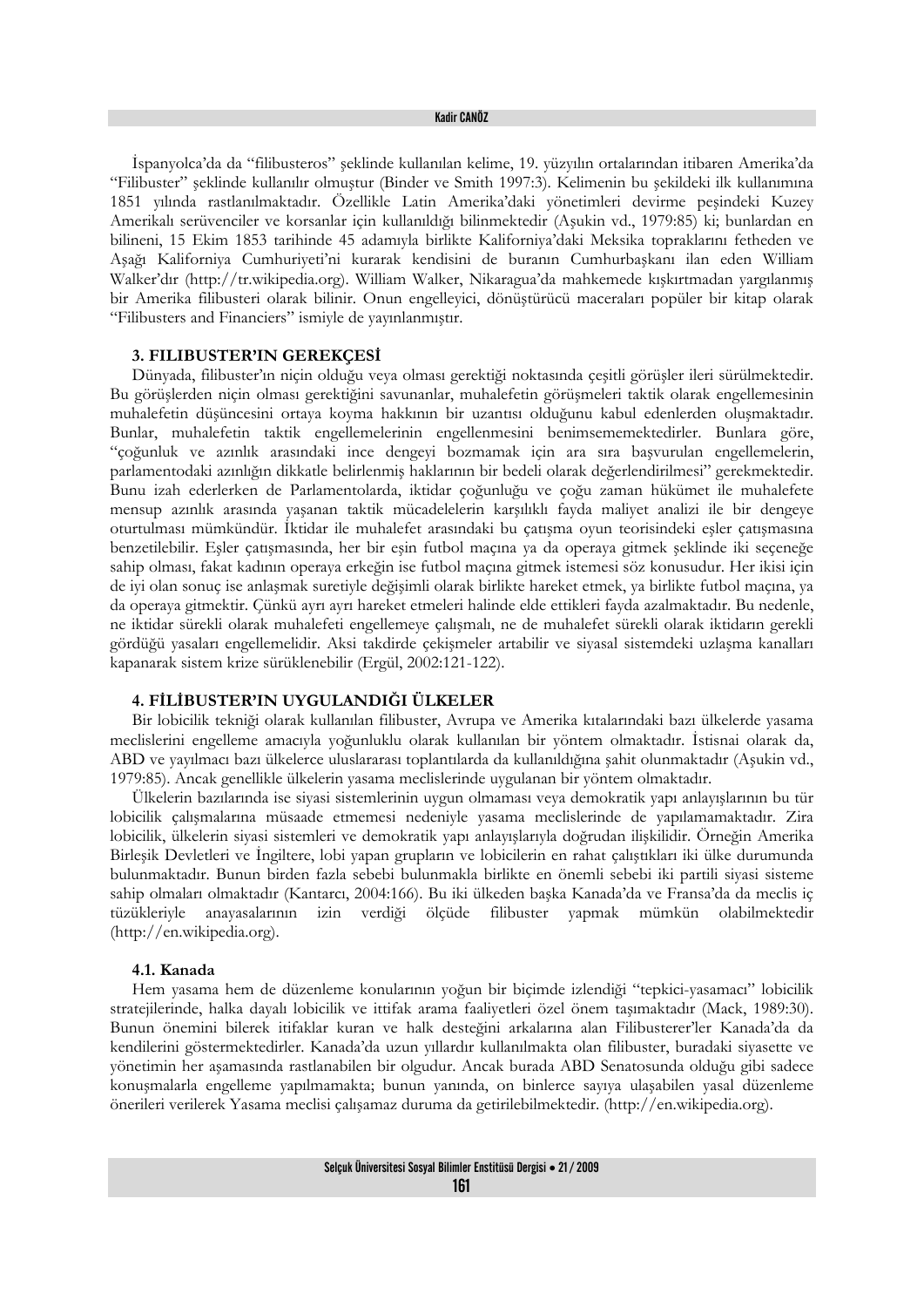## **4.2. Fransa**

Fransa, filibuster eylemine olanak sağlayan Avrupa ülkelerinden birisidir ve Kanada'da olduğu gibi uzun konuşmaların haricinde burada da çok sayıda yasa teklifi ile Yasama çalışamaz hale getirilebilmektedir. İstenmeyen yasaların engellenme çalışmalarında lobicilerin yasamaya yönelik sıkça kullandıkları, yasamacıların kendi seçim bölgelerinden halk desteğinin konuya sağlanması (Grunig ve Hunt, 1984:531- 532) çalışmaları da bu aşamalarda yapılmaktadır. Fransız Parlamentosunda, hukuki kurallar çerçevesinde olmak kaydıyla bu eylem, muhalif olanlara hak olarak verilmiştir.

Fransız Anayasası çok uzun olan veya uzama ihtimali olan filibuster türü eylemlerin önüne geçmek için hükümete iki seçenek sunmaktadır: Birincisi, bir yasanın üzerinde çoğunluğun uzlaşması halinde kabul edilmiş olacağını öngören 49'uncu madde, 3'üncü paragraf prosedürüdür. İkincisi ise, 44'üncü madde 3'üncü paragrafıdır. Buna göre, hükümet benimsemediği veya kendisine ait olmayan tasarılar üzerinde küresel oylamayı zorlayabilmektedir (http://en.wikipedia.org).

#### **4.3. İngiltere**

İngiltere Parlamentosunda filibuster manevrasıyla reddedilmiş bir yasa tasarısı teklifinin "talked-out" (sözün bittiği yer) olduğu söylenmektedir. Filibuster'ın buradaki uygulanma şekli diğer ülkelere göre bazı farklılıklar göstermektedir. Bunun nedeni ise British House of Commons'daki kurallardır. Kurallara göre üyeler, her istedikleri konuda fikir beyan etme serbestîsine sahip olamamakta, sadece tartışmaya sebep olan konu hakkında konuşabilmektedirler. Tartışmaların muhalefet tarafından uzatılması hükümetin meclisten bir an önce geçmesini istediği yasaları geciktireceğinden veya tamamen ortadan kalkmasına neden olacağından durumun ciddiyetini bilen hükümetler zaman zaman muhalefetin gönlünü hoş tutacak isteklerde de bulunmayı ihmal etmezler (Döring, 1995:228). Buna rağmen yine de birçok filibuster hareketinin yapıldığı görülmektedir ki; bunlardan en bilineni 1874 yılında Joseph Gillis Biggar'ın yaptığı eylemdir.

1874'te Joseph Gillis Biggar, House of Commens'da İrlanda zorlama hareketleri pasajını erteletmek için uzun konuşmalar yapmaya başlar. Sonraki yıllarda İrlanda Parlamento Partisi lideri olacak olan İrlandalı genç Parlamento üyesi Charles Steward Parnell da, Biggar'a eşlik eder ve taktik önemli oranda başarı sağlar. Bu başarı karşısında Parlamento, İrlanda için "yerinden yönetim" önergesini daha ciddiye almak zorunda kalır.

1983'te ise parlamento üyesi John Golding, İngiliz Telekomünikasyon Tasarısı henüz komite aşamasındayken gece oturumu sırasında 11 saati aşkın süre konuşarak bu tasarıyı geciktirmeyi başarmıştır. İngiliz parlamentosundaki bu türden filibuster eylemleri günümüze gelinceye kadar varlığını devam ettirmiştir (http://en.wikipedia.org).

Buraya kadar saymış olduğumuz Avrupa ülkelerinden başka; Norveç, Hollanda ve İsveç gibi bazı Batı Avrupa ülkelerinde de filibuster'ın var olduğu bilinmektedir (Ergül, 2002:120). Ancak konumuzu daha fazla genişletmemek için bunların sadece isimlerini vermek yeterli olmaktadır. Çünkü onlarda uygulanan filibuster da saymış olduğumuz Avrupa ülkelerindeki uygulamalarla aynı özellikleri göstermektedir, aralarındaki tek farklılık filibuster'ı kesecek "cloture" benzeri yol ve yöntemlerinin olmamasıdır.

#### **4.4. Amerika Birleşik Devletleri**

Filibuster, ABD'de herhangi bir kanun maddesine veya ABD Anayasasına dayanmayan ancak Senato İç Tüzüğü'nün 22. maddesi ile hayat bulan bir hak olmaktadır. XIX. yüzyılın başından beri değişik zamanlarda değişik yoğunluklarda kullanılmaktadır. Dünya üzerinde en yoğun kullanıldığı ülkelerin başında Amerika Birleşik Devletleri, en çok uygulandığı meclislerin başında da ABD Senatosu (Ergül, 2002:122) gelmektedir.

Bu nedenle Amerika'daki gelişiminin daha detaylı ele alınması gerekmektedir. Ancak bir ülkedeki filibuster'ın tam olarak anlaşılabilmesi için öncelikle yasama meclislerinin oluşum ve işleyişinin bilinmesi zorunluluk oluşturmaktadır.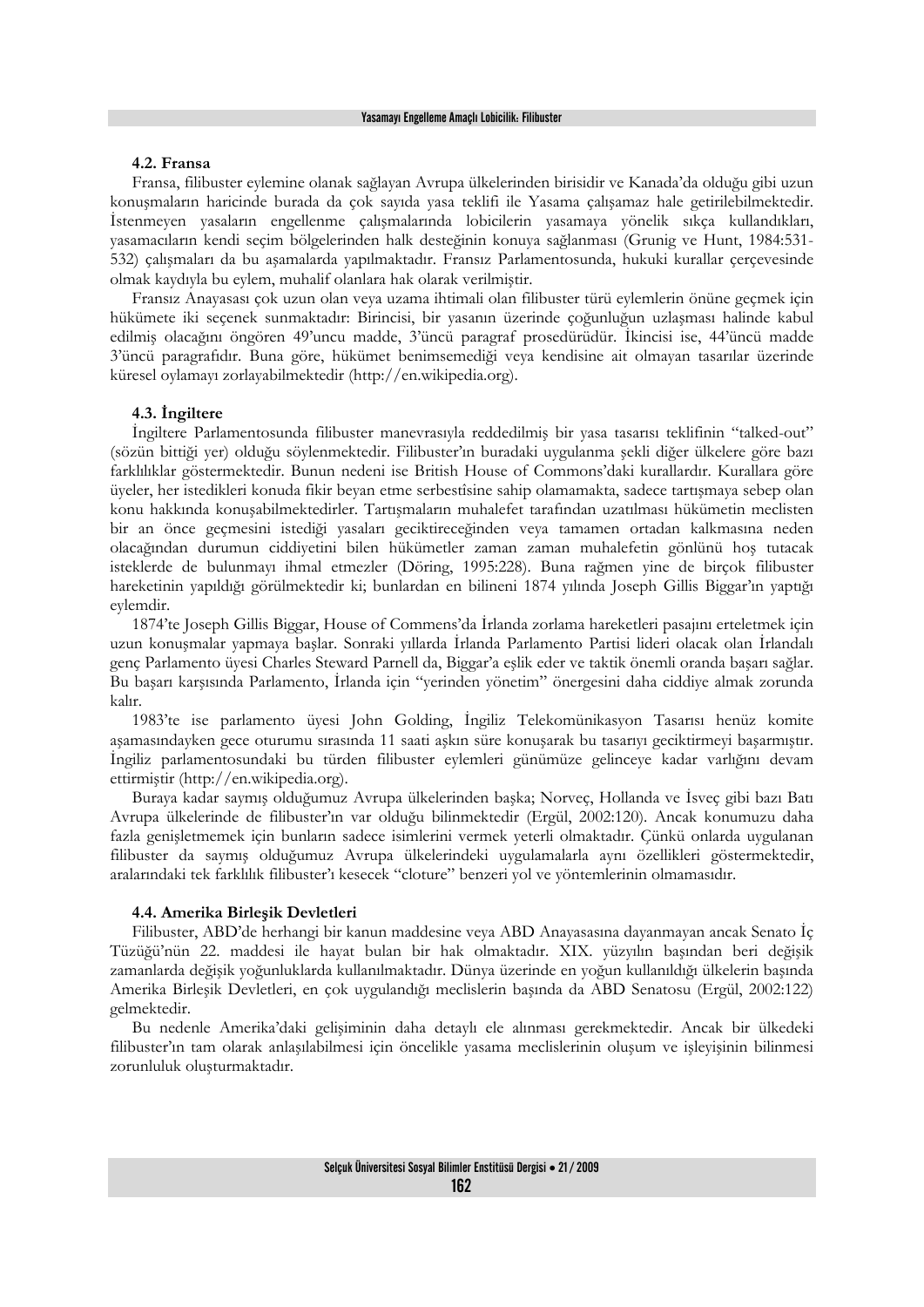## **4.4.1. ABD'de Yasama Organı ve Yasaların Yapılışı**

Günümüzde, Birleşik Devletlerin ulusal yasama organı Kongre'dir ve burası iki meclisten oluşmaktadır. Birinci meclis, 100 üyeli Senatodur ve burada elli devlet (eyalet) eşit olarak temsil edilir. Görev yapan Senatörler halk tarafından seçilmekte ve altı yıl görev yapmaktadırlar. Rutinleşmenin önüne geçmek için de üyelerin (senatörlerin) üçte biri iki yılda bir yeniden seçilmektedir.

İkinci meclis ise, 435 üyeli Temsilciler Meclisidir. Burada temsil, nüfusa dayanmakta ve her eyaletin en az bir temsilcisi bulunmaktadır (Demir, 2008). Üyeleri ise halk tarafından tek üyeli bölgelerden iki yıllığına seçilmektedir.

Temsilciler Meclisi'nde Parlamento başkanlığını çoğunluk partisinin liderleri yürütmektedir. Temsilciler Meclisi'nde üyelerin salondaki davranış tarzlarına ilişkin katı kurallar vardır ve görüşme salonunda yapılan tartışmaların süresi kesin bir biçimde kısıtlanmıştır. Senatoda ise davranışlar daha serbest olup, her hangi bir kısıtlama söz konusu değildir. Her hangi bir senatör söz hakkı aldığında istediği kadar, istediği konuda konuşma yapabilmektedir.

Bir yasa önerisinin yasa olabilmesi için; her iki meclisten değişikliğe uğramadan geçmesi ve başkan tarafından imzalanması gerekmektedir. Eğer Başkan yasayı veto ederse, vetonun aşılması için her iki meclisin üçte ikilik oyu zorunlu hale gelmektedir. Gelirlere ilişkin tüm yasa taslaklarının Temsilciler Meclisi tarafından sunulması gerekir. Anlaşmaların da Senatonun üçte ikilik oyuyla onaylanması gerekir. Ayrıca Senatonun çoğunluk oyuyla Başkanın yürütmenin üst dallarındaki yetkilileri ve federal yargıçları atamasına ilişkin danışma ve rıza yetkisi de bulunmaktadır (Bogdanor, 1999:466-467).

ABD Kongresinde, yasaların yapılışı esnasında Senato ve Temsilciler Meclisi arasında her hangi bir silsile bulunmamaktadır. Bir teklifin yasalaşması için Kongre'nin her iki kanadının da çoğunluk oyunu alması şart olmaktadır. Senato'dan geçtikten sonra Temsilciler Meclisi'ne takılan birçok yasa teklifi bulunmaktadır. Senato da Meclis de, gündemdeki yasal düzenleme ile ilgili kendi tekliflerini birbirlerinden bağımsız olarak hazırlayıp, komisyonlarında görüşerek, genel kurullarında oylamak suretiyle kabul ya da reddederler. Bu sebeple, birçok yasal teklif senatör ve temsilcilerden oluşan ortak bir ekip tarafından hazırlanarak vakit kaybedilmesinin önüne geçilmeye çalışılmaktadır. Ancak bu teklifler, her iki tarafın komisyonlarında ya da genel kurularında değişiklik önerileri ile yine farklılaşabilmektedir. Böylesi bir durumla karşılaşılması halinde ise, bu kez ortak bir kurul oluşturulur ve bu kurul bir uzlaşma metni hazırlamaktadır. Bu yeni teklif, yine aynı şekilde iki kanadın genel kurullarında tartışılıp oylandıktan sonra imzalaması için başkana gönderilmektedir. Başkan ise 10 gün içinde veto hakkını kullanabilmektedir (Demir, 2008).

 Yasa tasarılarından başka bir de Karar Tasarıları vardır. Bunlar, yasa tasarılarından farklı olarak, bağlayıcılığı olmayan sembolik kararlardır. "Sözde Ermeni Soykırımı Karar Tasarısı" da bunlardan birisidir. Bunların, kanun tasarısı gibi diğer meclisin de onayından geçmesi ya da başkanca imzalanması şartı bulunmamaktadır. Her meclis kendi gündemine aldığı bir karar tasarısını oylayıp ilan edebilmektedir. Bu semboliktir ve devletin diğer kurumları üzerinde yasal bağlayıcılığı yoktur. Ermeni olayları hakkında Amerikan Kongresi gündemine gelen tasarıların çoğu, kanun teklifi değil, karar tasarısıdır ve yine çoğunlukla Temsilciler Meclisi komisyonlarına gelmektedir. 2007 yılında böylesi bir karar tasarısı, Yahudi üyelerin blok halindeki sürpriz desteğiyle komisyondan geçmiş ancak, Nancy Pelosi, "devlet"ten gelen uyarıları dikkate alarak, tasarıyı genel kurul gündemine sokmamıştır (Demir, 2008).

 Amerikan sisteminin dikkat çekici özelliklerinden biri de, yasalaştırmanın başlangıcındaki komisyon toplantılarının sadece komisyon üyelerine değil halka da açık olmasıdır. Vatandaşlar da bu komisyon toplantılarına katılarak, teklif hakkındaki itirazlarını açıklayabilmektedirler.

#### **4.4.2. ABD'de Filibuster'a Yönelik Yasal Düzenleme Çalışmaları**

1789'da ilk Anayasasını tamamlayıp onaylayan Amerika, yeni bir ulus ve Amerikan üst kimliğini oluştururken geçmişten gelen bir takım sıkıntıları da gidermeye çalışmıştır. O dönemlerde, Senatodaki görüşmeler esnasında bazı Senatörlerin bilerek ve isteyerek uzun konuşmalarla çalışmaları engellemesi veya geciktirmesi sıkıntılardan birisi olarak görülmüştür. Bunun önüne geçmek isteyen Birleşik Devletler Senatosu, "bir önceki soruyu kımıldatma" olarak bilinen, tartışmayı bitirerek oylamaya geçme iznini içeren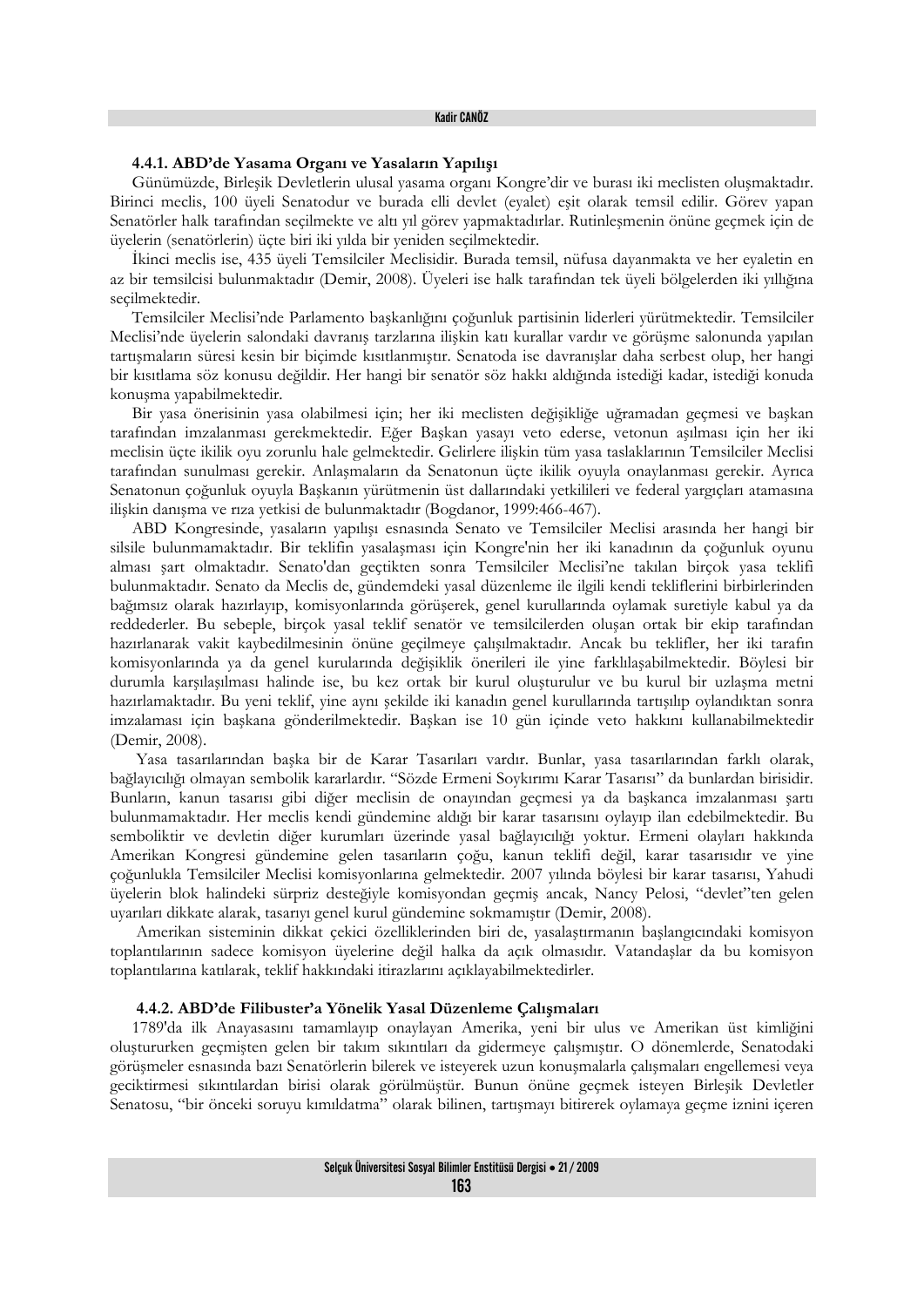birtakım sınırlayıcı kuralları benimsemiştir. Ancak ilerleyen yıllarla birlikte, aslında bu türden sınırlandırmaların doğru olmadığı sonucuna varılmıştır.

Konuyla ilgili çalışmalar yapan Aaron Burr, önceki tartışma maddesi üzerinde gereğinden fazla durulduğu iddiasına dayanan durdurma hareketinin geçen süre zarfında sadece bir kez gerçekleşmiş olduğunu, bu yüzden de filibuster'ın önünü tıkayan kuralların askıya alınması gerektiğini öne sürmüştür. Senato, Burr'un bu teklifini makul karşılamış ve filibuster ABD'de 1806 yılında varlık aşamasına geçmiştir (www.yenisafak.com.tr). Ancak, 1841 yılına kadar da çok fazla kullanılmamıştır.

1900'lü yılların başında, Amerikan Senatosu'ndaki filibuster eylemleri sayısında bariz artışların yaşandığı görülmüştür. Özellikle de görüşülen konuya muhalif olanların yoğunluklu kullanımları, tekrar sınırlanması gereği fikrinin ortaya çıkmasına neden olmuştur. Bu amaçla Yasamacılar tarafından filibuster yapan eylemcileri (parlamenterleri) engellemek için tartışmaları kısaltacak prosedürler çıkarma teşebbüsleri başlatılmıştır. Ancak bu teşebbüsler de çeşitli nedenlerle başarısızlıkla neticelenmiş ve filibuster'ı sınırlandıramamıştır. Böylece filibuster, oylama zeminini iş göremez hale getirecek bir seçenek olarak Senato'daki yerini almıştır (Mc Lean, 1996:183). O zamandan beri kelime, Birleşik Devletler Senatosu'ndaki muhalif senatörlerin çıkacak kanunları engelleme amaçlı başkaldırı (isyan) tekniklerini ifade eder anlamında kullanılır olmuştur. Günümüzde de senatoda söz alıp filibuster yapmak, diplomatik (Gök, 2008:732), çok teknik ve asil dil kullanımı gerektirmeyen engelleyici bir davranış olarak bilinmektedir (Binder ve Smith, 1997:3).

## **4.4.3. ABD'de Filibuster Hakkı**

Amerika Birleşik Devletleri Senatosu'ndaki yerleşik kurallar, bir senatöre ya da bir senatör grubuna seçtikleri bir konu üzerinde, senatonun beşte üç çoğunluğunun tartışmayı sonlandırıp oylamaya geçme talebinde bulunmadığı sürece, istedikleri kadar konuşabilme yetkisi vermektedir ki; buna filibuster hakkı denilmektedir.

Senatörlere süresiz konuşma imkanı sağlayan bu hak, özünde Senato'da kabul edilecek bir yasanın güdük, olumsuz ve eksik yönlerinin önceden görülerek engellenmesi amacını taşımaktadır. Günümüzde sadece konuşma yapılarak yerine getirilen bir eylem olmaktan çıkıp şekil değişikliğine de uğramıştır ki "Prosedürel Filibuster" bunlardan birisidir.

Prosedürel filibuster, güncel konudaki durum hakkında senatörlerden her hangi birilerinin filibuster isteklerine izin vermektedir. Aslında bu bir filibuster tehdidi olarak da ifade edilmektedir. Senato'daki azınlığın böylesi bir tehdidi, gerçek filibuster uygulaması kadar tehlikeli olabilmektedir. Daha önceleri, filibuster yapan senatörler sonu gelmeyen bir konuşmaya başlayarak oylamaya geçilmesini engelleyebiliyorlarken; şu anda yalnızca filibuster yaptıklarını göstermeleri kafi gelmekte, gerekli çoğunluk sağlanarak oylamaya geçişin önü açılmadıkça Senato'nun bir sonraki işle ilgilenmesine mani olunabilmektedir.

Filibuster yapmak isteği ani gelişen bir fikir olmayıp ön hazırlık gerektiren bir uygulamadır. Bu nedenle de Senatörler, eylemin başarısı için önemli olan ön hazırlıklarını yaparak bu eyleme yönelmektedirler. Bir filibuster için gereken hazırlıklar son derece ayrıntılı olabilmektedir. Kimi zaman hole (Parlamento koridorlarına) senatörlerin uyuması için yanı başında vestiyerleri olan küçük kulübeler bile kurulmaktadır. Filibuster sırasında, konuşmakta olan senatör aynı noktada (hiç ara vermeksizin sürekli kürsüde) kalmak zorundadır ve bir yasama gününde yalnızca iki kez filibuster yapmasına izin verilmektedir. Bir yasama günü ise normal şartlarda günlerce sürmesi mümkün olan tartışmanın ertelenmesine dek devam etmektedir. Böylesine uzun süreli konuşmalardan oluşan filibuster için "bebek bezini almak" şeklinde isimlendirmelerin yapıldığı da görülmektedir. Uzun süreli konuşmalarla filibuster yapan bir senatör yemek, su ve tuvalet gibi biyolojik ihtiyaçların oluşacağını bildiği için bu duruma yönelik hazırlıklarıyla kürsüye gelmektedir. Ancak yemek ve su gibi ihtiyaçların temini bir şekilde sağlanırken, tuvalet ihtiyacı gibi önemli ve acil durumların çözümü biraz daha güçleşmektedir. Her nasıl olursa olsun filibuster yapmayı kafasına koyan Senatörler bu ihtiyacı da devreden çıkarmak amacıyla, yanı başlarında elinde kovasıyla bekleyen bir görevli bulundurma yöntemini kullanmaktadırlar. Bu denli azim ve uğraş isteyen filibuster, yine de lobicilerin ve lobiler adına faaliyette bulunan Senatörlerin, Senato'daki son şansları olarak görülerek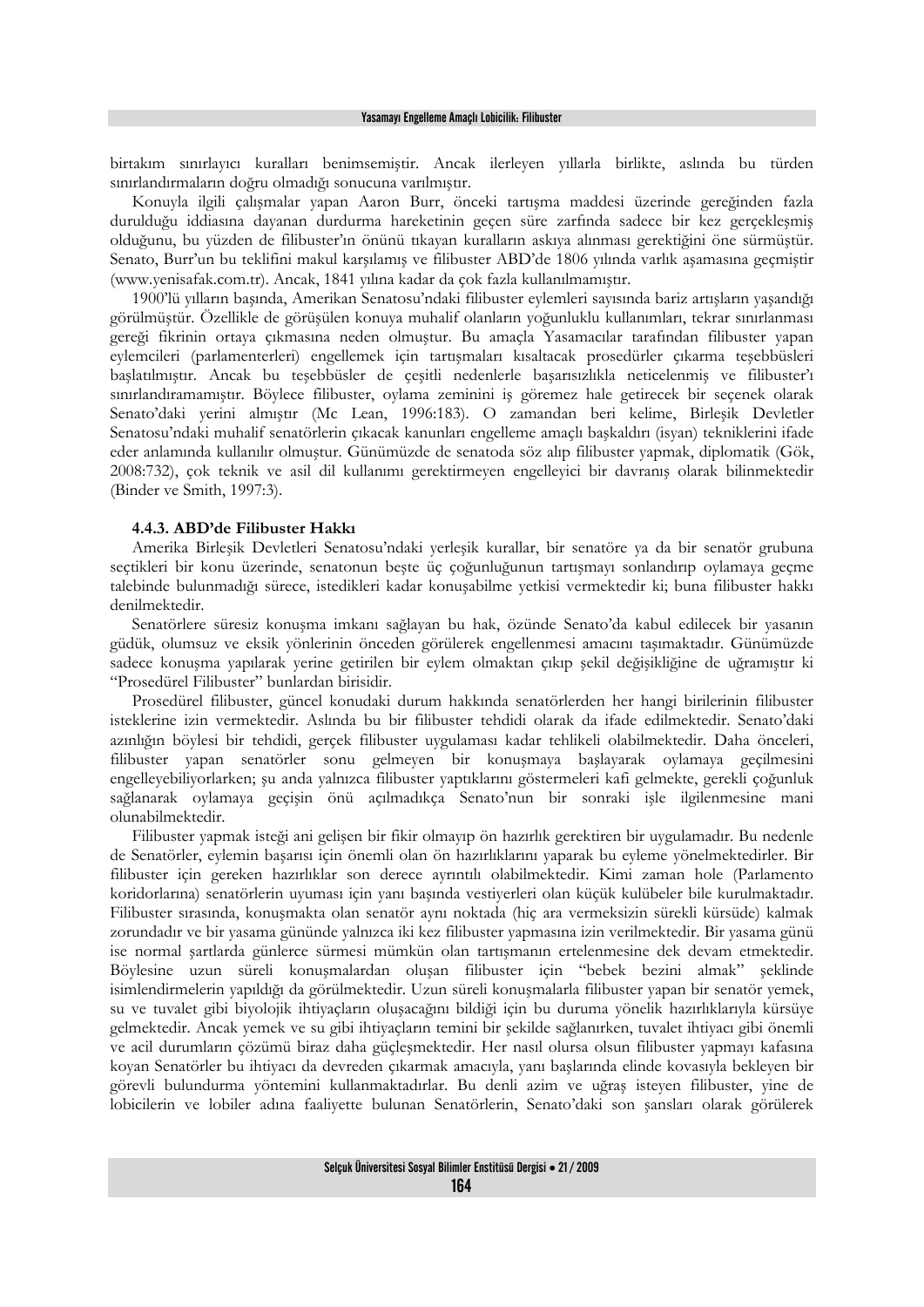yasamayı engelleme amacıyla yoğun olarak kullanılmaktadır. Örneğin 1991–1992 yasama yılında yapılan filibuster uygulaması adedi, tüm on dokuzuncu yüzyıl boyunca yapılanların iki katına ulaşmıştır.

ABD Senato tarihinin en kayda değer "filibuster" eylemlerinden biri, Amerika'da en uzun süre senatörlük yapan Strom Thurmond tarafından 1957 yılında, siyahlara haklarını iade eden sivil haklar reform yasa tekliflerine karşı gerçekleştirilmiştir. Ancak Thurmond'un filibuster eylemi yapacağını tahmin eden teklifi sunanlar da Senato'ya sefer taslarıyla gelmişler, büyük bir sabırla konuşmanın sonunu beklemişlerdir. Thurmond'un konuşması, 24 saat 18 dakika boyunca devam etmiş ancak nihayetinde yapılan oylamada yasa teklifi kabul edilince eylem başarısızlıkla sonuçlanmıştır. Bu türden filibuster eylemleri Amerikan sinemasının da ilgisini çekmiş, sinemanın en klasik politik filmlerden biri olan "Mr. Smith Goes to Washington" gibi filmlerin yapılmasına neden olmuştur(www.yenisafak.com.tr).

Günümüzde 100 üyeli Amerikan Senatosu'nda, ifade özgürlüğünün üstünlüğü üzerine kurulu bir kural olan filibuster'da, bir şart hariç, kural gereği konuşmacının konuşması hiçbir şekilde hiçbir kimse tarafından kesilememektedir; filibuster'ı kesen tek şart (tek kural) ise, Senato İç Tüzüğü'nde de yer alan, Senatonun %60'nın (5'te 3'nün) oyu olan "cloture" olmaktadır (Genel Başvuru ve Bilgi Sitesi Türkçe Bilgi Sitesi, http://sozluk.turkcebilgi.com).

### **4.4.4. Filibuster'ı Bitiren Süper Çoğunluk: "Cloture"**

Yasamaya yönelik filibuster eylemlerini kesen ve bitiren uygulama, Senato'nun 5'te 3'ünün (%60'ının) oyu olan, "Cloture"dir. Cloture'nin temel amacı ise yasama sürecinin muhalefet tarafından engellenmesini engellemektir. Farklı ülkelerde farklı isimler altında uygulanan cloture ve benzeri prosedürlere, sınırlayıcı prosedürler *(restrictive procedures)* denilmektedir.

Yüz parlamenterden oluşan ABD Senatosunda bir yasanın kabul edilmesi için 51 oyluk salt çoğunluk yetmektedir. Ancak bazı durumlarda "ölümüne muhaliflik" olarak da adlandırılan filibuster eylemlerini bitirmek veya önüne geçmek için 60 oya ulaşmak gerekmektedir. 60 oy, yasaların filibuster eylemine kurban gitmemesi için gerekli yasal limiti oluşturmaktadır. Amerikan siyasi geleneğinde "filibuster" olarak adlandırılan korsanlık hakkı, ilk oylamasında 60 oy almış tekliflere karşı kullanılamamaktadır. Bu 5'te 3'lük "süper çoğunluk", Amerikan siyasi geleneğinde, Fransızca'dan ödünç alınan "cloture" kelimesiyle ifade edilmektedir (sozluk.sourtimes.org). Asıl amacı Parlamento tıkanıklığının önlenmesi için tartışmayı kesip oylamaya geçmeyi ifade eden bir prosedür olan bu uygulama değişik kaynaklarda "closure" olarak da anılmaktadır (Bogdanor, 1999:468).

1806 yılında başlayan "sınırsız konuşma özgürlüğü", 1917 yılında I. Dünya Savaşı devam ederken, Başkan Woodrow Wilson'ın istediği savaş yasalarına karşı peş peşe kullanılınca, bu korsanlığı sınırlamak için çözüm yolu olarak "cloture" çözümü bulunmuştur. 1917 yılında, çıkartılmak istenen yasaların görüşülmesine başlanmadan önce ön oylama şartı getirildi. Bu ön oylamaya göre Senatonun %60'nın oyu olumlu yönde çıkarsa, yani yasa teklifinin onaylanması doğrultusunda çıkarsa, hiçbir parlamenterin hiçbir şekilde filibuster yapma imkanı kalmamaktadır. İşte bu 60 oya ulaşmanın garanti olmadığı durumlarda, "filibuster" eyleminin kendisinden çok, bu konudaki tehdit bile, yasa tekliflerinin görüşülmeye geçmeden gündemden kalkmasına sebep olmuştur. Örneğin son yıllarda görüş ayrılığının bazı konularda iyice derinleştiği Amerikan Senatosu'nda, "filibuster" tehdidi sebebiyle gündemden kalkan tekliflerin oranı yüzde 40'ı geçmiştir (1995 Yılında, ABD senatosunda görüşülen belli başlı yasa tasarılarının %44'ü bir filibuster, ya da filibuster tehdidi ile geciktirilmiş veya Senato'nun gündeminden düşürülmüştür) (www.yenisafak.com.tr).

İngiltere'de ve Fransa'da da görüşmelerin sona erdirilmesinde cloture benzeri uygulamaların varlığı bilinmektedir. Örneğin İngiltere'de uygulanan bir yönteme *(The ordinary closure)* göre, herhangi bir aşamada (komisyon veya genel kurul aşamaları), herhangi bir milletvekilinin verdiği bir önergenin yüz milletvekili tarafından kabul edilmesi halinde, görüşmeler sona ermekte ve oylamaya geçilmektedir (Ergül, 2002:124). Fransa'da ise bu amaçla, "giyotin" ismi verilen uygulamalar yapılmaktadır.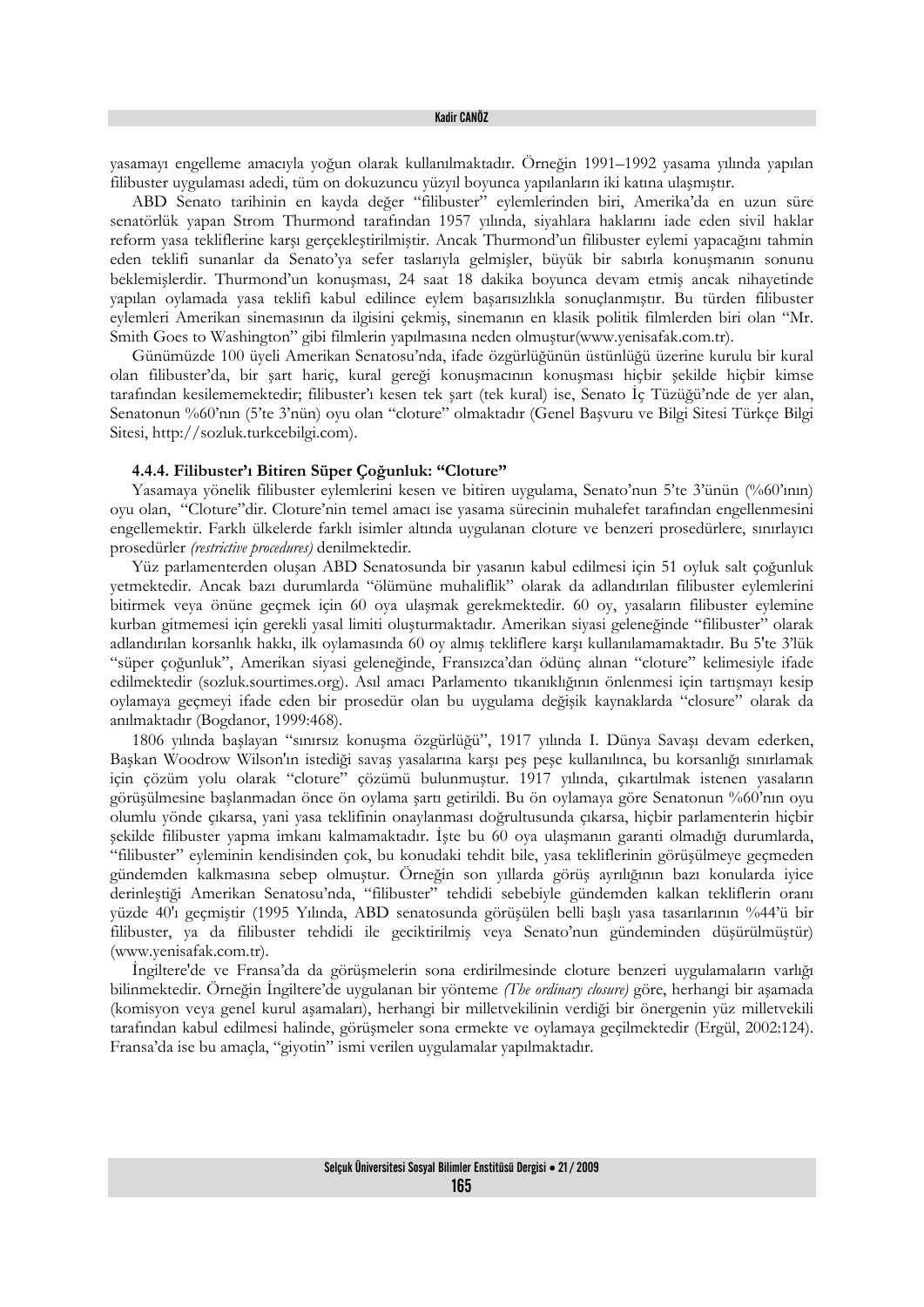# **5. FILIBUSTER HAKKININ YASAMAYA SAĞLADIĞI FAYDALAR**

Daha çok azınlık partisi senatörleri ve bireysel senatörler tarafından uygulanan filibuster, her ne kadar yasamayı engelleme amaçlı yapılıyor olsa da bu işlevinin yanında lobicilikte olduğu gibi kanun yapıcı durumundaki kişi ve kurumları bilgilendirici (Dincer, 1998:49) bir işlevi de bulunmaktadır. Özellikle çıkartılmak istenen yasa hakkında parlamenterlerin yeterli bilgiye sahip olmadığı durumlarda, daha eğitici ve öğretici olabilmektedir. Buna göre konuya vakıf olan parlamenterlerin filibuster eylemine başlamaları, özellikle de konu hakkında konuşmaları, parlamenterlerin bilgilenmesine zemin oluşturmaktadır.

Bilgilendirme işlevinden başka, ilgisiz kişilerin ve parlamenterlerin, konuya ilgi duymalarına da katkı sağlamaktadır. Özellikle Wagner Tipi Lobicilikte (Çaha, 1997:425) kullanılan, dikkatsizlikten faydalanma, durumunun ortadan kalkmasına neden olmaktadır. Çünkü tartışmaların ve konuşmaların olması, kişilerin konuya daha fazla dikkat kesilmelerine yol açmakta böylece de dikkatleri konuya yöneltmektedir.

Çıkartılmak istenen yasanın enine boyuna her yönüyle konuşulup tartışılması, kanunda gözden kaçmış veya ihtimal dâhilinde düşünülmemiş açık kapıların, oluşabilecek aksak ve güdük yönlerin önceden görülmesine de imkan sağlamaktadır.

Demokrasi, halkın kendi kendini yönetmesine olanak veren bir yönetim biçimidir ve halka, hem haklar hem de ödevler yüklemektedir (Yıldırım, 1993:19). Bu ödevlerin başında da yönetime katılmak gelmektedir. Yönetime katılma sayesinde, kendisi adına görev yapacak parlamenterleri seçen halk, onlardan kendileri adına kendileri gibi davranmalarını beklerler. Parlamenterler de kendilerinden beklenileni yaparak halkın tasvip etmeyeceği istenmeyen yasaları engellemek amacıyla filibuster'a başvururlar ki; bu durum, yasama organındaki tek sesliliği ortadan kaldırarak değişik görüş ve düşüncelerin gündeme gelmesine sebep olmaktadır. Dolayısıyla da demokratik ortamın sürekliliğine katkı sağlamaktadırlar.

## **6. TÜRKİYE'DE FILIBUSTER**

İkinci Dünya Savaşı'nın sona erdiği günlerde gerek kamuoyu ve basında ve gerekse Cumhuriyet Halk Partisi ve Türkiye Büyük Millet Meclisi'nde belirginleşmeye başlayan siyasal muhalefet (Akandere, 2003:5), Türk demokrasi anlayışında yeni bir başlangıcın habercisi olmuştur. Bu tarihlerden sonra ülke yönetiminde (yürütmede) ve yasama meclisinde muhalefetin varlığı daha çok hissedilmeye başlanmıştır. Özellikle yasama görevini ifa eden TBMM muhalefetin en şiddetli ve en sık yapıldığı yer durumunda olmuştur.

Muhalefetin tepkisini de içinde barındıran yasama meclislerinde, zaman sorunu önemli bir engel olarak ortaya çıkmaktadır. Aslında bu durum onların öteden beri var olan özelliklerinden bir tanesidir. Büyük toplulukları temsil eden meclisler, büyük kurullar halinde fakat sınırlı sayıda çalışma gününde önemli ve karışık konuları görüşmek ve karara bağlamak zorundadırlar. Zaman hususunda yaşanan bu sıkıntı, "meclis genel kurulunun gündemini belirleyen neye karar verileceğini de belirler" mantığını genel geçer bir mantık haline getirmektedir (Ergül, 2002:117-118). Bu durumun bilincinde olan lobiciler, yasama lobiciliği yaparlarken parlamento ve onun tüm üyelerini hedef kitle olarak seçmektedirler. Özellikle iktidar ve muhalefet hususunda ayrım yapmaktan kaçınarak çıkacak karara odaklanmayı tercih etmektedirler. Çünkü kanuna dönüşecek her yasama metni konunun her iki tarafındaki örgütlerin (lobilerin ve yasamanın) ittifakını gerektirmektedir (Mahood, 2000:54).

Türkiye'deki yasama organı, Türkiye Büyük Millet Meclisi'dir ve 550 üyeden oluşmaktadır. Burada yer alan parlamenterlerin her hangi bir konu veya gündemdeki konu hakkında nasıl söz alacağını, ne kadar konuşacağını ve kimlerin konuşabileceğini belirleyen kurallar ise TBMM İçtüzüğü'nde yer almaktadır. Örneğin 58. madde, Bir milletvekili veya bakanın kendisine ait olan ve birleşim tutanağında yer alan bir beyanının düzeltilmesi hakkında söz istemesi durumunda bile, Başkan tarafından, beş dakikayı geçmemek üzere söz verileceğini belirtmektedir. 59. madde ise, TBMM'deki gündem dışı konuşmaların nasıl ve ne sürelerde yapılabileceğini düzenleyen bir madde olmaktadır, buna göre *"Meclis Genel Kurulu'na duyurulmasında zaruret görülen olağanüstü acele hallerde beşer dakikayı geçmemek üzere, Başkanın takdiriyle en çok üç kişiye gündem dışı söz verilebilir. Hükümet bu konuşmalara cevap verebilir. Hükümet, olağanüstü acele hallerde gündem dışı söz isterse, Başkan, bu istemi yerine getirir. Hükümetin açıklamasından sonra, siyasî parti grupları birer defa ve onar dakikayı aşmamak üzere, konuşma hakkına sahiptirler. Grubu bulunmayan milletvekillerinden birine de beş dakikayı geçmemek üzere söz verilir."* denilmektedir. Bunlardan başka 60. ve 61. maddelerde TBMM'de söz alma,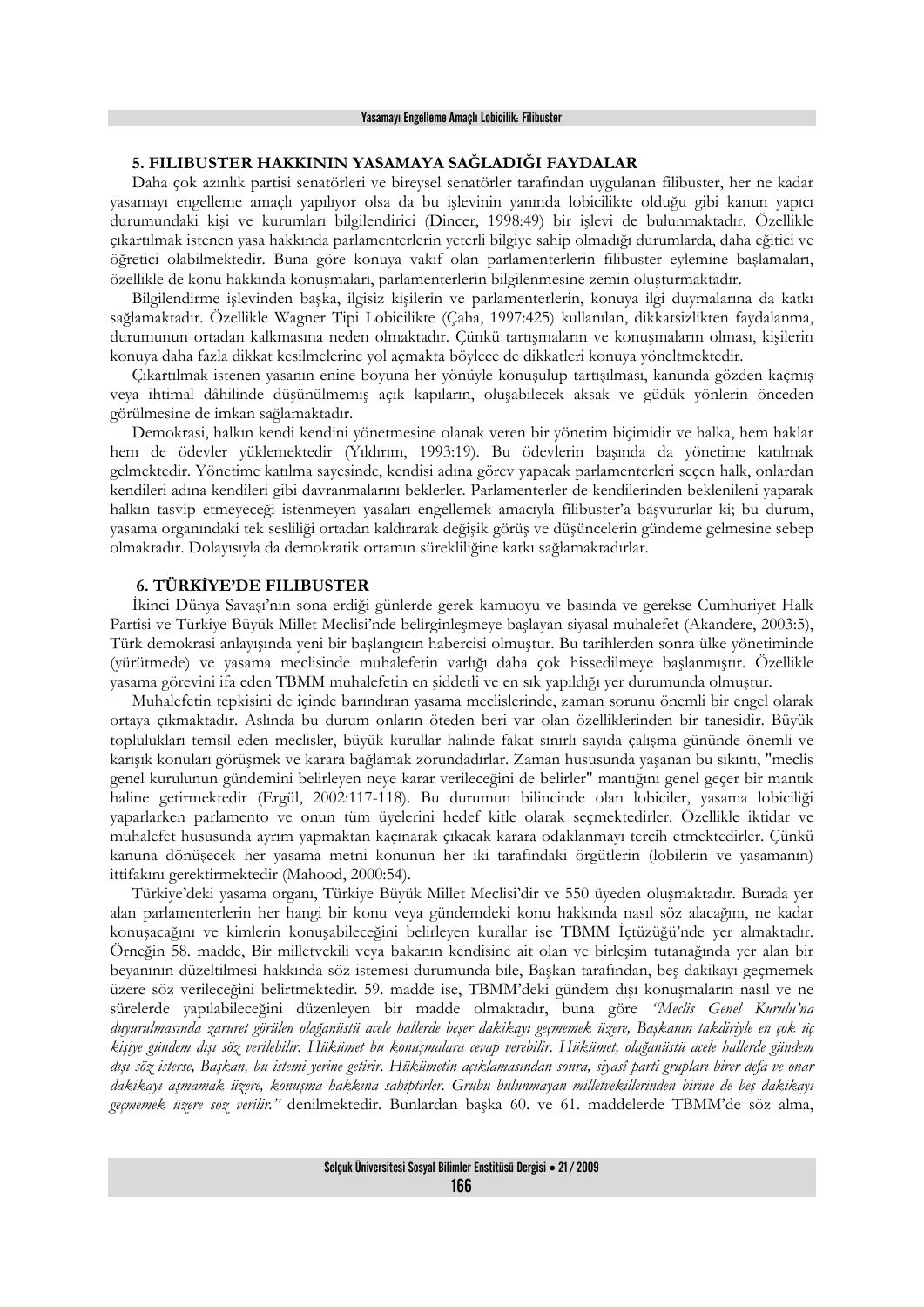konuşmalar ve söz verilmesini düzenleyen maddelerdir. Bu maddeler konuşmacıların süre kullanımı ve konuşma sıraları hakkını düzenlemektedir (T.C. Resmi Gazete, 13.4.1973 - Sayı:14506):

*MADDE 60– Adını önceden kaydettirmeyen veya oturum sırasında Başkandan söz almayan hiç kimse konuşamaz. Gündemde bulunan veya belli bir günde görüşme konusu olacağı Anayasa, Kanun veya İçtüzük gereğince bilinen konular dışında, kâtip üyeler, söz alma istemi kaydedemezler. Konuşma, Başkanlığa ve Genel Kurula hitap edilerek kürsüden yapılır. Pek kısa bir sözü olduğunu belirten üyeye Başkan, yerinden konuşma izni verebilir. Yazılı bir konuşmanın, kürsüden okunması veya Başkanın izni ile bir kâtip üyeye okutturulması mümkündür. Görüşme sırasında Hükümetten veya komisyondan soru sormak isteyenler, sorularını yerlerinden sorarlar. Sorular, konuşmalar bittikten sonra sıra ile sorulur. İçtüzükte başka bir süre belirtilmemiş veya aksi, Danışma Kurulunun teklifiyle Genel Kurulca kararlaştırılmamışsa siyasî parti grupları, komisyon ve Hükümet adına yapılan konuşmalar yirmi, üyeler tarafından yapılan konuşmalar on dakika ile sınırlıdır. İkinci defa yapılacak konuşmalarda süre bunun yarısı kadardır.*

Bu madde TBMM'deki konuşmaları düzenleyen bir madde olmaktan başka engelleme amacıyla da kullanılan "Yasama Sorusu'na" ilişkin düzenlemeleri de içermektedir. Anayasa Mahkemesinin 1999 yılında verdiği kararda da bu açık bir dille ifade edilmiştir. Karara göre Yasama Sorusunun iki temel işlevi vardır (Turan, Ersoy ve Akyalçın, 2001:637-638):

Aydınlatma ve engelleme.

1) Yasama sorusunun aydınlatma işlevi:

Genel Kurul çalışmalarının (müzakerelerin) muhatabı, milletvekilleridir. Müzakere konusunda duraksama ve kuşkuları süren milletvekilleri, tatmin olmuş sayılmazlar. Müzakere sonunda açığa çıkarılması gereken irade, kuşkuya dayanmamak zorundadır. Örneğin yasa önerilerinin oylanmasında, diğer oylamalarda bu ihtiyaç kaçınılmazdır. Nitekim iptale konu Genel Kurul kararının kısıtlaması da bir sosyal güvenlik yasa tasarısı sebebiyle ittihaz (kabul) olunmuştur. Bu yönüyle yasama sorusu, oylama öncesi zorunlu bir aydınlatma mekanizmasıdır.

2) Yasama sorusunun engelleme (obstruction, filibuster) işlevi:

Meşru sınırları aşmayan engelleme, yasama çalışmasının geleneksel yöntemidir ve bir muhalefet hakkıdır. Özellikle ezici sayısal çoğunluğu elde bulunduran ve uzlaşmaya yanaşmayan iktidar blokunu "makule çekecek mekanik", engellemedir. Engelleme, iktidar çoğunluğunun tek doğrucu baskıcılığını, aşılamazlığın duvarında eritecek ve uzlaşma bileşkesinde, çoğulcu demokrasi yaşatılabilecektir. Kuşkusuz engellemenin de olağanlık/meşruluk sınırında kalması gerekir. Kamuoyu, genel görüntü ve haklılık/haksızlık yargısı, gelecek seçim çekingesi, aşırılığın dengeleridir. Engelleme araçlarından biri de yasama sorusudur. Bu sorular, sosyal güvenlik yasa tasarısında veya diğer gündemlerde, çokluğa, çoğunlukçuluğa dayalı iktidar için fren görevi görürler. Karşıt iradeler, bu sayede, bir sabah uzlaşının erdeminde buluşurlar (...) demektedir.

*MADDE 61 – Söz, kayıt veya istem sırasına göre verilir. Genel Kurul gerekli görürse, görüşme konusunun lehinde, aleyhinde ve üzerinde olmak üzere sırayla söz verilir. Başkan, görüşmeye başlamadan önce, söz sırasına göre söz alanların adlarını okutur. Hükümete, esas komisyona ve siyasî parti gruplarına, söz almada öncelik tanınır. İlk öncelik esas komisyona, ikinci öncelik Hükümete, üçüncü öncelik siyasî parti gruplarına aittir. Siyasî parti gruplarına istem sırasına göre söz verilir. Grup sözcüleri, yetki belgelerini Başkanlığa vermek zorundadırlar. Son söz milletvekilinindir. Bir milletvekili, söz sırasını diğerine verebilir. Söz sırasını bir başkasına veren milletvekili, bundan faydalanan milletvekilinin sırasında konuşabilir.* Bunlardan başka TBMM İçtüzüğü'nün 66, 67, 68 ve 69. maddeleri de konuşmalarla ilgili düzenlemeleri içermektedir.

Söz konusu düzenlemelerin tamamı, TBMM'de izinsiz, süresiz ve kontrolsüz konuşmaları engellerken, Amerika'da ve Avrupa'nın bazı ülkelerinde görülen filibuster türü eylemlere de imkan vermemektedir. Dolayısıyla yasamaya yönelik yapılabilecek engelleme amaçlı lobicilikte bu şekilde sınırlandırılmış olmaktadır. Türkiye açısından bunun geçerli nedeni, yasamanın daha hızlı çalışmasının sağlanması olmaktadır. Yasama organlarının daha fazla yasa yapması gereksinimi ise bir takım nedenlere bağlanmaktadır ki, Beyme bunları şu şekilde sıralamaktadır (Beyme'den aktaran Ergül, 2002:100):

-Vatandaşların beklentilerinin ve buna paralel olarak parlamenterlerin duyarlılığının artması,

-Devletin faaliyet alanlarında azalma olması *(deregulation)* beklentilerine rağmen, devletin faaliyet gösterdiği alanlarda artış olması,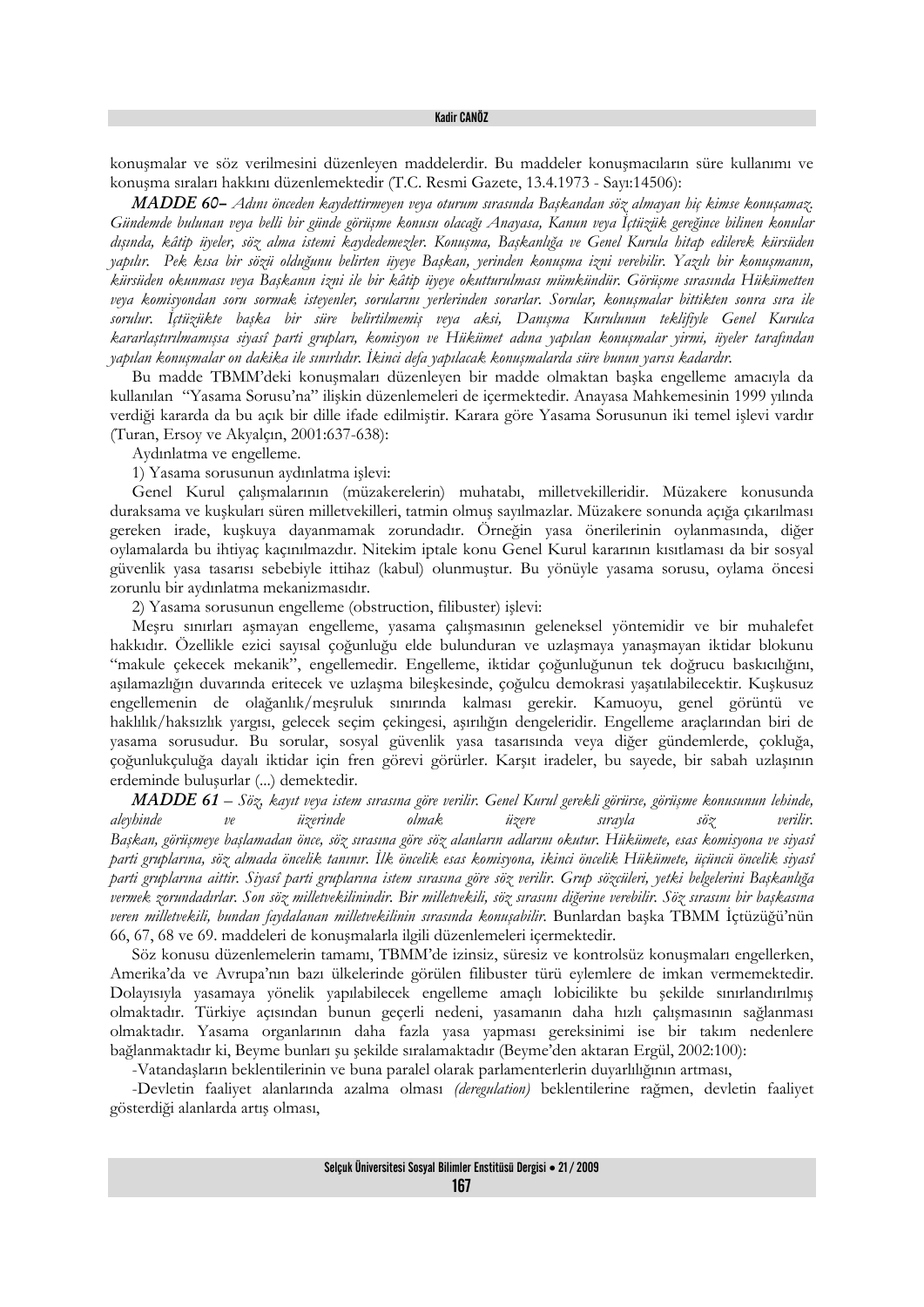-Siyasal konuların hukukileşmesi ve bu nedenle yasama organı üzerinde mevcut yasaların değiştirilmesi yönünde baskı oluşması,

-Belli bir süre yürürlükte kalan kısa süreli ve deneysel yasa türlerinin varlığı,

-Kuralların küreselleşmesi ve Avrupalılaşmasıdır.

#### **SONUÇ**

Demokrasi, "çoğunluğun azınlığı yönetmesi" tanımındaki özünden kaynaklanan bir yapıdan dolayı parlamentoda çoğunluğa sahip partilere yasamada ve yürütmede, parlamentodaki güçleri ölçüsünde, bir özgürlük sunmaktadır. Bu durum hükümetler için demokrasinin bir nimeti olarak kabul edilirken, bazı durumlarda ise hükümeti keyfiliğe doğru sürükleyerek, Parlamentoda tek sesliliğe yol açabilmektedir. Oysa Parlamentolar tek bir zümrenin veya tek bir düşüncenin hakim olduğu yerler olmaktan ziyade tüm ulusun temsil edildiği, her görüşün dile getirildiği yerler olmalılar ki gerçek manada ki demokrasi cereyan edebilsin. Aksi takdirde tiranlıktan, oligarşiden ve monarşiden sadece isim olarak ve şekil olarak farlılık gösteren bir yönetim şekli olmaktan öteye gidemez. Durumun aksayan yönünü gören ve Parlamentolarında çok sesliliği sağlamak isteyen bazı ülkeler bununla ilgili bir takım kurallar koymuşlardır. Bu kuralların en önemlilerinden bir tanesi, daha çok muhalefet ve azınlık parlamenterler tarafından sıkça kullanılan filibuster'dır.

Filibuster, her ne kadar parlamentoyu engellemek amacıyla yapılan bir eylem, parlamenterlere verilmiş bir hak olarak algılansa da, asıl amacı demokrasinin ve Parlamentodaki çok sesliliğin tesis edilmesini amaçlayan bir uygulama olmaktadır. Filibuster sayesinde teklif edilen bir yasanın aksayan, gözden kaçmış, eksik ve güdük yönleri önceden görülerek gerekli düzeltmelerin yapılmasına imkan bulunabilmektedir. Ayrıca toplumun hemen her kesiminin Parlamentoda temsil edilmesi sayesinde toplumsal barışa da katkı sağlamaktadır. Lobiciler için de yeni manevra sahaları yaratarak daha önce baş edemedikleri yasa tekliflerinin son bir gayretle yasamada tamamen veya bir süreliğine engellenmesi fırsatı yaratmaktadır. Bu nedenle lobiciler tarafından yasamayı engelleme amaçlı lobicilik olarak kullanılmaktadır.

Özellikle sonu belli olmayan konuşmalarla Parlamentoyu meşgul ederek işleyemez hale getiren filibuster, Amerika Birleşik Devletleri başta olmak üzere, Kanada, İngiltere, Fransa, Norveç, Hollanda ve İsveç gibi bazı ülkelerin parlamentolarındaki azınlıklar tarafından sıkça kullanılmaktadır. Türkiye'de ise kanunlar, yönetmelikler ve tüzükler çerçevesinde böylesi bir hakkın kullanımı mümkün görünmemektedir. Bunun genel geçer nedenleri bulunmaktadır. Ancak en belirgin olanı, yasamanın yani TBMM'nin mümkün olduğunca hızlı çalışmasının gerekliliğidir. Aslına bakacak olursak Türkiye gibi henüz demokrasiyi özümseyememiş; etnik, dini ve ekonomik çatışmaları çözememiş bir ülkede bu hakkın kullanımı yasamanın tamamen bloke olmasına, Avrupa Birliği Kriterleri de dahil olmak üzere milli, ekonomik ve dış politikaya ait gerekli olan çoğu yasanın zamanında çıkartılamamasına, dolayısıyla ülke açısından zafiyet oluşturmasına neden olabileceği korkusu oluşmaktadır. Ancak bu korkuyu yenerek filibuster türü uygulamalara imkan verilmesi ve cloture benzeri uygulamalarla da bunun kontrol altında tutulması Türkiye'de ki demokrasinin gelişmesi açısından önem taşımaktadır. Bu sadece hükümet sorunu değil aynı zamanda muhalefetin sorunu olarak da TBMM'ye getirilip bir karara bağlanması gerekmektedir.

## **KAYNAKÇA**

Akandere, Osman (2003). Bir Demokrasi Beyannamesi Olarak "Dörtlü Takrir'in" Amacı ve Mahiyeti. *Selçuk Üniversitesi Sosyal Bilimler Enstitüsü Dergisi,* (9), 5-28.

Arı, Tayyar (2000). *Amerika'da Siyasal Yapı Lobiler ve Dış Politika: Türk, Yunan, Ermeni, İsrail ve Arap Lobilerinin ABD'nin Dış Politikasına Etkileri*. İstanbul: Alfa Yayınları.

Aşukin, N.S., Butırskiy, N.P., Veber, A.B., Davidov, A.İ., vd. (1979). *Politika Sözlüğü*, (Çeviren: Mazlum Beyhan). İstanbul: Sosyal Yayınlar.

Bayramoğlu, N. Nisa (1987). *Avrupa Topluluğu Ülkeleri ve Türkiye'nin Tanıtımı*. Ankara: TBMM Kültür, Sanat ve Yayın Kurulu Yayınları No: 34.

Bealey, Frank (1999). *The Balckwell Dictionary of Political Science*. British: Blackwell Publishers.

Bennedsen, Morten ve Feldmann, Sven E. (2002). Lobbying and Legislative Organization: The Effect of the Vote of Confidence Procedure, *Business and Politics*, 4 (2), 187-203